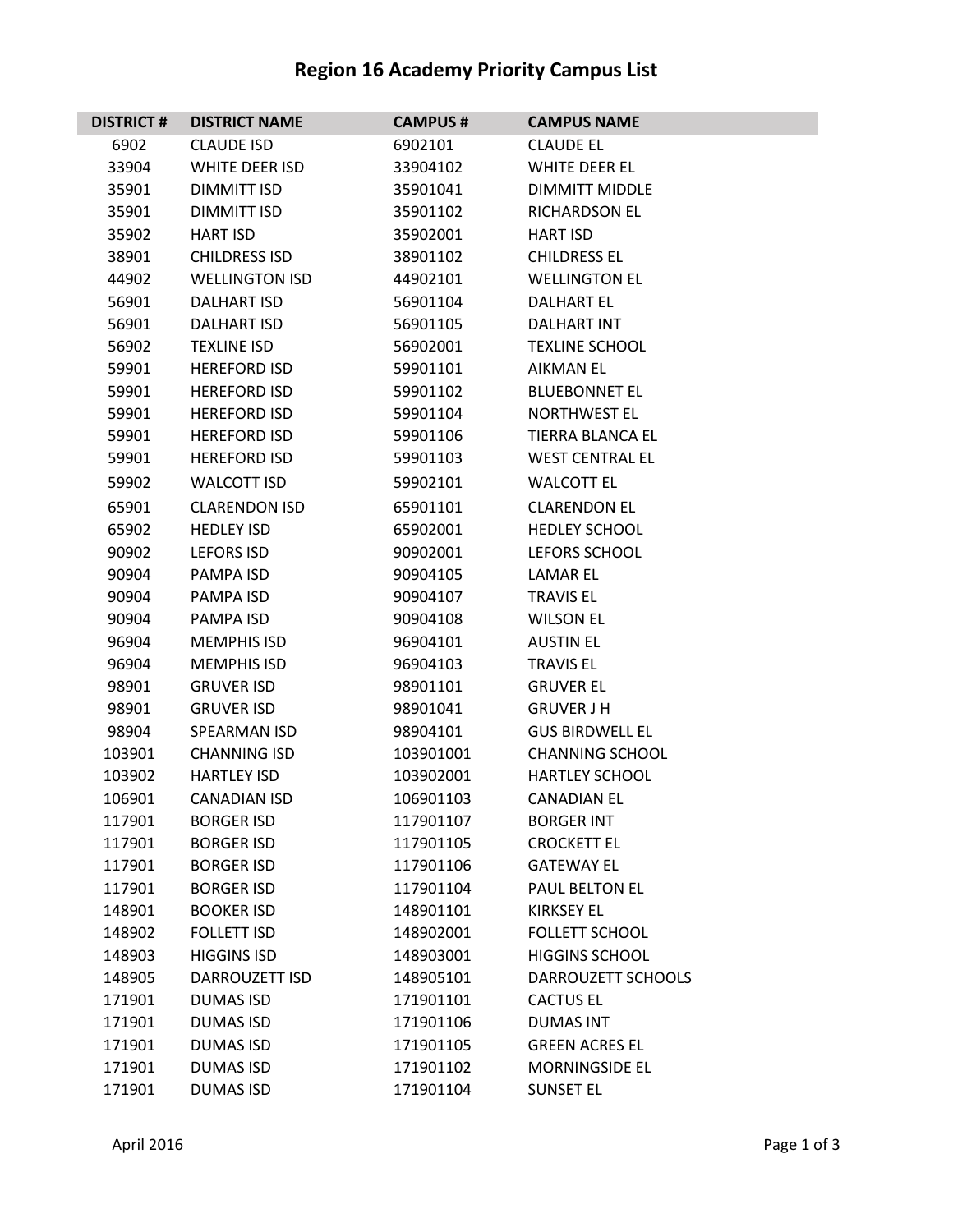## **Region 16 Academy Priority Campus List**

| <b>DISTRICT#</b> | <b>DISTRICT NAME</b>     | <b>CAMPUS#</b> | <b>CAMPUS NAME</b>            |
|------------------|--------------------------|----------------|-------------------------------|
| 171902           | <b>SUNRAY ISD</b>        | 171902101      | <b>SUNRAY EL</b>              |
| 171902           | <b>SUNRAY ISD</b>        | 171902041      | <b>SUNRAY MIDDLE</b>          |
| 179901           | PERRYTON ISD             | 179901103      | <b>EDWIN F WILLIAMS INT</b>   |
| 179901           | PERRYTON ISD             | 179901102      | <b>JAMES L WRIGHT EL</b>      |
| 179901           | PERRYTON ISD             | 179901101      | PERRYTON KINDER               |
| 180903           | <b>ADRIAN ISD</b>        | 180903001      | <b>ADRIAN SCHOOL</b>          |
| 185901           | <b>BOVINA ISD</b>        | 185901101      | <b>BOVINA EL</b>              |
| 185902           | <b>FARWELL ISD</b>       | 185902101      | <b>FARWELL EL</b>             |
| 185903           | <b>FRIONA ISD</b>        | 185903101      | <b>FRIONA EL</b>              |
| 185903           | <b>FRIONA ISD</b>        | 185903102      | <b>FRIONA PRI</b>             |
| 185904           | LAZBUDDIE ISD            | 185904001      | LAZBUDDIE SCHOOL              |
| 188901           | <b>AMARILLO ISD</b>      | 188901101      | <b>AVONDALE EL</b>            |
| 188901           | <b>AMARILLO ISD</b>      | 188901103      | <b>BIVINS EL</b>              |
| 188901           | <b>AMARILLO ISD</b>      | 188901170      | <b>CARVER EL ACADEMY</b>      |
| 188901           | <b>AMARILLO ISD</b>      | 188901104      | <b>CORONADO EL</b>            |
| 188901           | AMARILLO ISD             | 188901105      | <b>EASTRIDGE EL</b>           |
| 188901           | <b>AMARILLO ISD</b>      | 188901106      | <b>EMERSON EL</b>             |
| 188901           | <b>AMARILLO ISD</b>      | 188901107      | <b>FOREST HILL EL</b>         |
| 188901           | <b>AMARILLO ISD</b>      | 188901108      | <b>GLENWOOD EL</b>            |
| 188901           | <b>AMARILLO ISD</b>      | 188901109      | <b>HAMLET EL</b>              |
| 188901           | AMARILLO ISD             | 188901111      | <b>HUMPHREY'S HIGHLAND EL</b> |
| 188901           | <b>AMARILLO ISD</b>      | 188901112      | LAMAR EL                      |
| 188901           | <b>AMARILLO ISD</b>      | 188901113      | <b>LANDERGIN EL</b>           |
| 188901           | <b>AMARILLO ISD</b>      | 188901114      | LAWNDALE EL                   |
| 188901           | <b>AMARILLO ISD</b>      | 188901115      | LEE EL                        |
| 188901           | <b>AMARILLO ISD</b>      | 188901134      | <b>MESA VERDE EL</b>          |
| 188901           | <b>AMARILLO ISD</b>      | 188901119      | <b>OAK DALE EL</b>            |
| 188901           | <b>AMARILLO ISD</b>      | 188901121      | PARAMOUNT TERRACE EL          |
| 188901           | <b>AMARILLO ISD</b>      | 188901122      | PLEASANT VALLEY EL            |
| 188901           | <b>AMARILLO ISD</b>      | 188901123      | <b>RIDGECREST EL</b>          |
| 188901           | <b>AMARILLO ISD</b>      | 188901124      | <b>ROGERS EL</b>              |
| 188901           | AMARILLO ISD             | 188901126      | SAN JACINTO EL                |
| 188901           | <b>AMARILLO ISD</b>      | 188901125      | <b>SANBORN EL</b>             |
| 188901           | <b>AMARILLO ISD</b>      | 188901127      | SOUTH GEORGIA EL              |
| 188901           | <b>AMARILLO ISD</b>      | 188901128      | <b>SOUTH LAWN EL</b>          |
| 188901           | <b>AMARILLO ISD</b>      | 188901130      | <b>SUNRISE EL</b>             |
| 188901           | AMARILLO ISD             | 188901143      | <b>TRADEWIND EL</b>           |
| 188901           | <b>AMARILLO ISD</b>      | 188901132      | <b>WHITTIER EL</b>            |
| 188901           | <b>AMARILLO ISD</b>      | 188901133      | <b>WILLS EL</b>               |
| 188901           | <b>AMARILLO ISD</b>      | 188901135      | <b>WOLFLIN EL</b>             |
| 188902           | RIVER ROAD ISD           | 188902101      | <b>ROLLING HILLS EL</b>       |
| 188902           | RIVER ROAD ISD           | 188902103      | <b>WILLOW VISTA INT</b>       |
| 188903           | <b>HIGHLAND PARK ISD</b> | 188903101      | <b>HIGHLAND PARK EL</b>       |
| 191901           | <b>CANYON ISD</b>        | 191901105      | <b>LAKEVIEW EL</b>            |